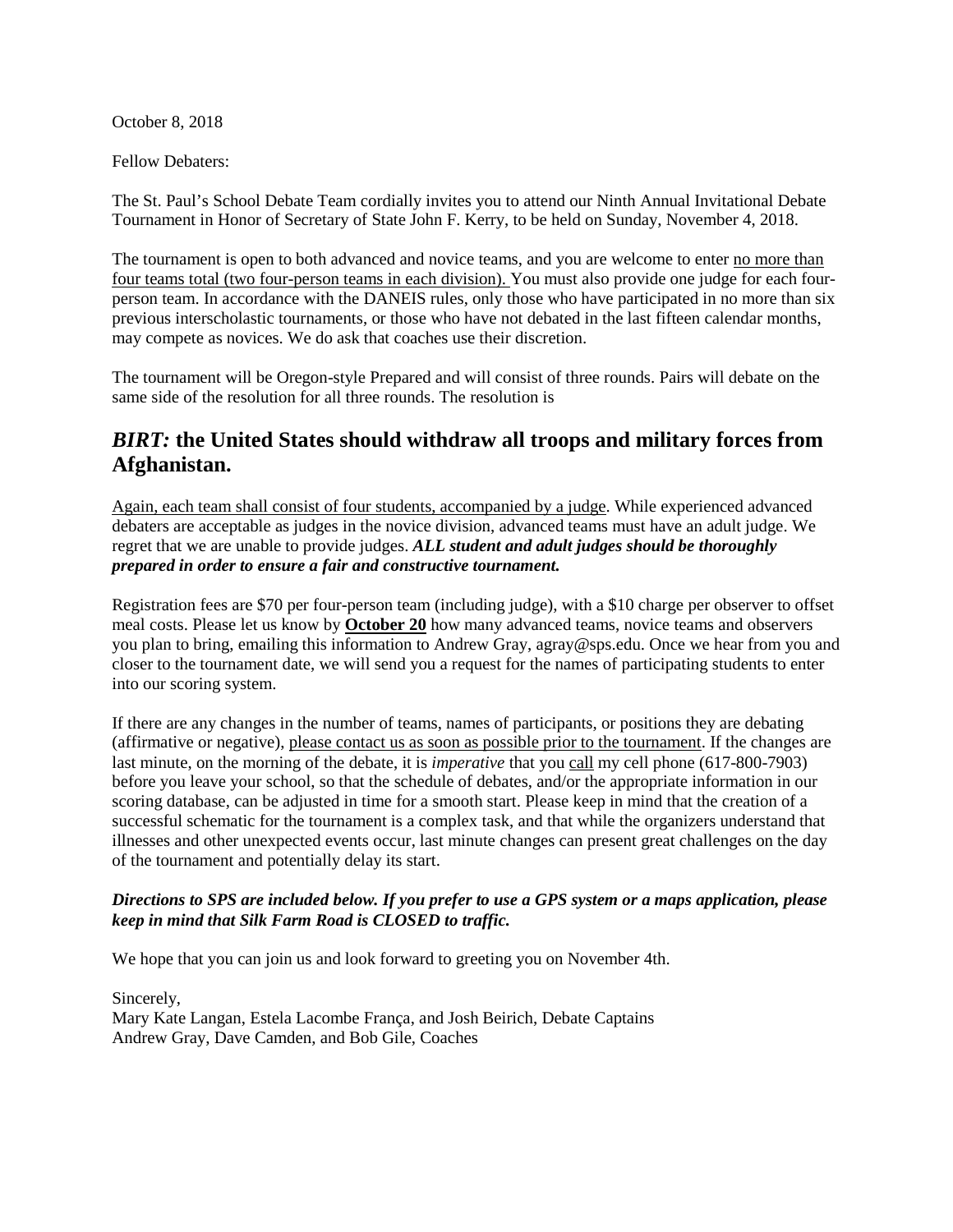#### *ST. PAUL'S NINTH ANNUAL INVITATIONAL DEBATE TOURNAMENT IN HONOR OF SECRETARY OF STATE JOHN F. KERRY '62*

## **Sunday, November 4, 2018**

## *BIRT:* **the United States should withdraw all troops and military forces from Afghanistan.**

*Schedule of Events:*

| $10:00 - 11:00$ | <b>Registration, Coit Common Room</b>                                                                              |
|-----------------|--------------------------------------------------------------------------------------------------------------------|
| 10:00-11:00     | <b>Brunch, Coit Upper Dining Hall</b>                                                                              |
| 11:00-11:30     | Joint Debaters' and Judges' Meeting, Coit Upper Dining Hall<br><b>Timers'/Runners' Meeting in Coit Common Room</b> |
| $11:45 - 1:00$  | <b>Round One</b>                                                                                                   |
| $1:00 - 2:15$   | <b>Round Two</b>                                                                                                   |
| $2:15 - 3:30$   | <b>Round Three.</b><br>Note: After Round Three snacks will be available back at Coit Upper<br>Dining Hall.         |
| $4:15 - 4:30$   | <b>Awards Ceremony, Coit Upper Dining Hall</b>                                                                     |

**Oregon Style Prepared:**

| 1 <sup>st</sup> Affirmative constructive      | 7 minutes |
|-----------------------------------------------|-----------|
| 2 <sup>nd</sup> Negative cross-examination    | 3 minutes |
| 1 <sup>st</sup> Negative constructive         | 7 minutes |
| 1 <sup>st</sup> Affirmative cross-examination | 3 minutes |
| 2 <sup>nd</sup> Affirmative constructive      | 7 minutes |
| 1 <sup>st</sup> Negative cross-examination    | 3 minutes |
| 2 <sup>nd</sup> Negative constructive         | 7 minutes |
| 2 <sup>nd</sup> Affirmative cross-examination | 3 minutes |
| 1 <sup>st</sup> Negative rebuttal             | 4 minutes |
| 1 <sup>st</sup> Affirmative rebuttal          | 4 minutes |
| $2nd$ Negative rebuttal                       | 4 minutes |
| 2 <sup>nd</sup> Affirmative rebuttal          | 4 minutes |